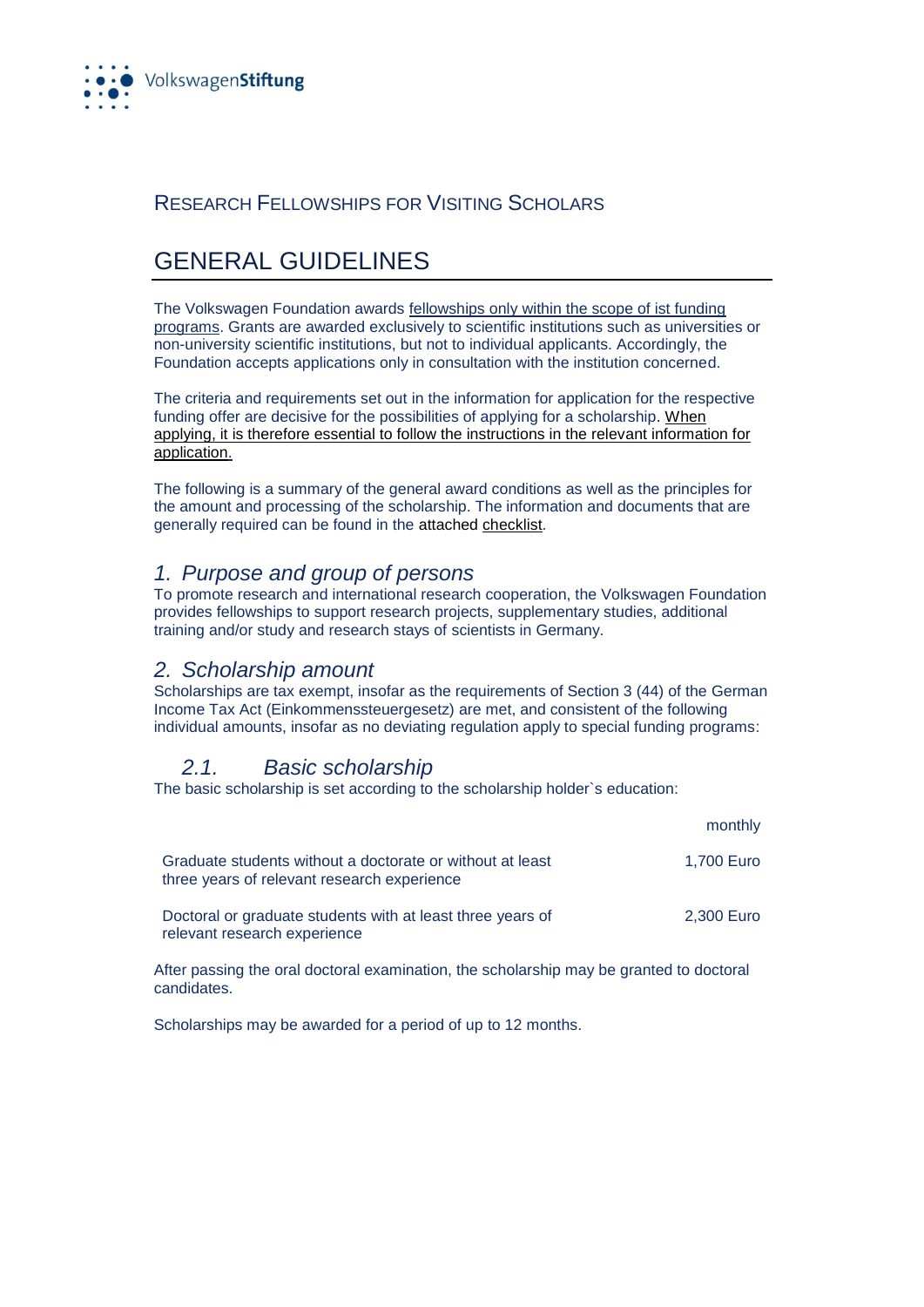

# *2.3. Family supplement*

If there are children, spouses or parents living in the household of the fellow during the funding period who have no income of their own, a family allowance of 500 Euro per month is granted. Child benefit is not included in the scholarship, if necessary, it must be applied for from the relevant authority.

# *2.4. Insurances*

The scholarship does not constitute an employment relationship; it is not remuneration within the meaning of Section 14 of the German Social Security Code IV (Sozialgesetzbuch IV). Social security contributions will not be covered by the foundation.

However, the scholarship holder should ensure that she/he has sufficient insurance coverage (health, accident and personal liability insurance); a subsidy for these costs will not be granted.

## *3. Other*

Acceptance of a scholarship obligates the scholarship recipient

- to concentrate her/his efforts on the project described in her/his study or work plan,
- not to take up gainful employment (the Foundation does not object to occasional marginal income up to the maximum of 150 Euro per month),
- to report on the progress of her/his studies and to submit a final report to the Foundation at the end of the funding period via the project leader/supervisor of the project without being requested to do so.

Furthermore, the scholarship holder undertakes to inform the Volkswagen Foundation – via the scientific institution – through which the scholarship is processed, without delay if

- the project is interrupted, modified, prematurely completed or canceled;
- she/he is remunerated for her/his scientific activities by contributions from third parties or if she/he or a third party with her/his approval derives an economic benefit from the
	- funded study project;
- she/he receives a scholarship from another source;
- (in the case of an approved family allowance) the in the household living family members listed under No. 2.3 receive income;
- changes occur in the other personal circumstances that are relevant for the scholarship.

The Volkswagen Foundation reserves the right,

- to credit contributions from third parties towards living expenses or material equipment,
- to demand repayment of the scholarship plus appropriate interest compensation or an appropriate share in the earnings from any economic earnings that result directly from the granted scholarship;